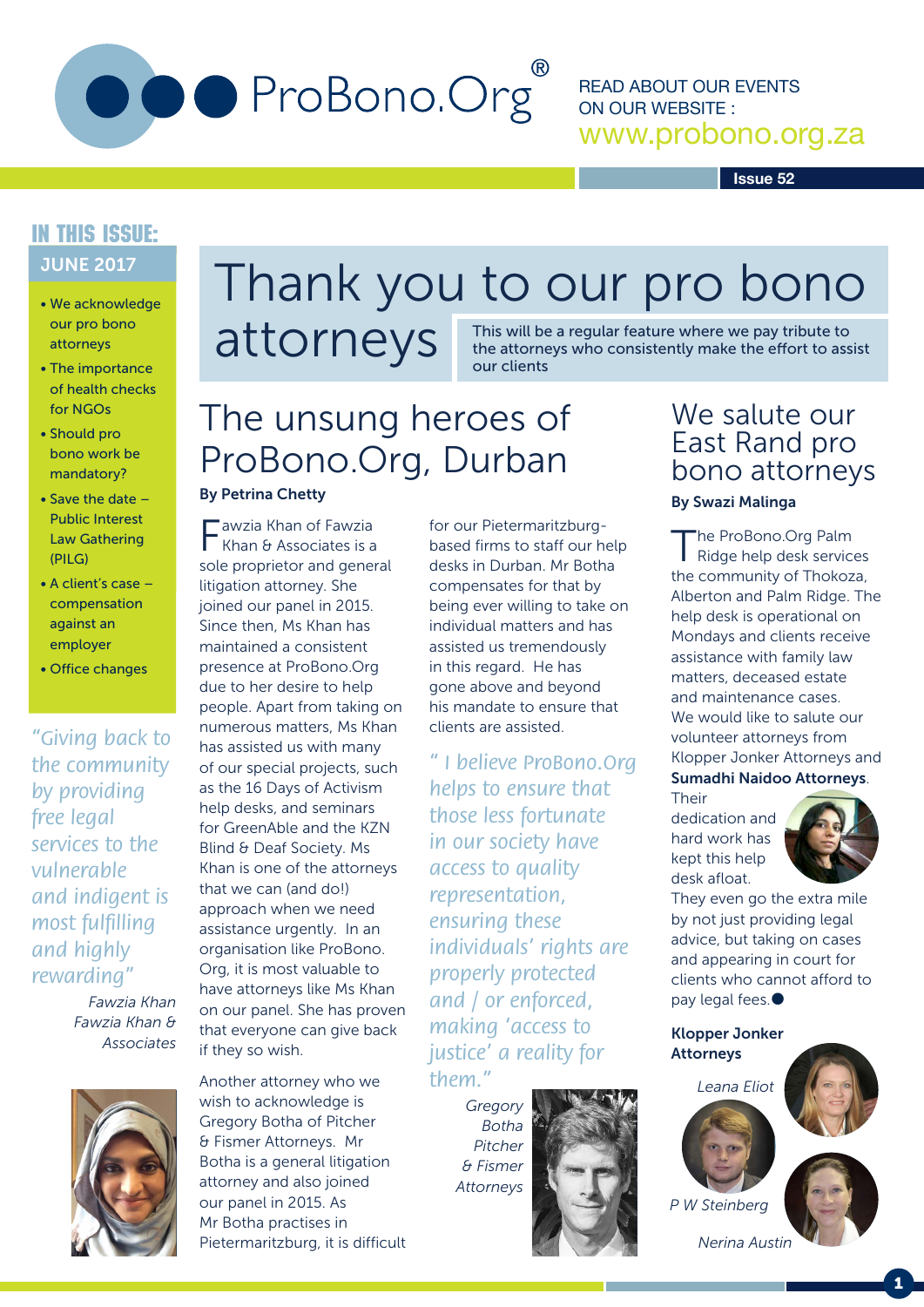## Life Esidimeni – lessons on the importance of health checks for NGOs By Tshenolo Masha

The appalling and<br>
unnecessary loss of life resulting from the Life Esidimeni tragedy has cast a spotlight on the many inefficiencies within our health system. It was however the lack of governance and legal advice in the NGOs involved that highlights the need for pro bono assistance for NGOs. Many of the organisations to which the Life Esidimeni patients were transferred were not properly registered to provide the services that they were contracted to provide and many opted to proceed in the hope that the funding received would be able to cover the loose ends. This was sadly not the case, and so began a downhill tumble of inexperience coupled with inadequate resources and support that disastrously led to the loss of many lives.

As with all tragedies, there are lessons that need to be learnt and actions put in place to ensure that they are not repeated. It is important that pro bono assistance for NGOs is provided to assist them with proper governance and contractual advice to avoid being drawn into dangerous spaces, in the hope of getting funding.

All law societies in South Africa recognise the role and contribution of NGOs in providing much needed assistance to impoverished members of society, many with limited resources and funding and a big commitment to social change. That is why pro bono legal work is extended to

NGOs. ProBono.Org renders services through volunteer attorneys to non-governmental, non-profit, community-based, public benefit, corporate or unincorporated bodies, trusts, foundations or charities working in the public interest or working to secure or protect human rights, which are mainly funded by donations.

Many NPOs are in desperate need of health checks to determine the organisation's legal standing, status and ability to enter into certain contracts. We believe that, had some of the NGOs that received Life Esidimeni patients had access to skilled pro bono attorneys, they would have received the appropriate advice on their ability and legal standing to deliver the contracted services and would have been better positioned to respond to their situations appropriately.

Pro bono services include advice, opinions and the appointment of an attorney and/or advocate where payment of legal fees would deplete the organisation's economic resources and adversely affect their ability to carry out their charitable or public interest work.

We are therefore calling on all legal professionals to contribute their knowledge and expertise in a practical and impactful manner. Each one of us has a duty to ensure that the law and access to the law is utilised for the greater good of our society and to protect the most vulnerable. Pro bono publico.





# Mandatory Pro Bono or Not?

#### By Erica Emdon

I recently attended the Pro Bono Institute (PBI) annual conference in Washington DC. This conference, convened every year by the PBI, a United States based NGO that promotes pro bono, is a gathering of NGOs, law firms, pro bono lawyers, justice officials and bar associations (similar to our law societies and bar councils). At these annual meetings, with as many as 300 participants, people get together to share ideas about pro bono.

This year a very interesting panel discussion took place entitled 'Mandatory pro bono or not? Is it time to make it mandatory?'

The session was run as a debate looking at whether or not the state should mandate pro bono for lawyers.

The proponent of state mandatory pro bono, Judge Lippman, said that since there has been an attack on state funding in the United States and because state funding meets less than half the need there is in the country, a strong case for mandatory pro bono is created. He believes that it is a privilege to be able to practise law and the role of the regulator should be to ensure that lawyers are meeting their obligations.

The opposing view covered by Jim Sandman is that mandatory pro bono is very impractical for three reasons:

- 1. Mandatory pro bono places a huge burden on legal NGOs who have to manage pro bono lawyers. Pro bono lawyers need help, mentoring and training. One has to be careful of incompetent work which means that you have to fund legal NGOs to manage and train pro bono lawyers.
- 2. You don't want clients to be served by lawyers who have been compelled to serve them and lawyers that aren't willingly undertaking their obligation. The clients are negatively affected.
- 3. Practically the definition of pro bono is frequently expanded to things like serving on bar councils and CSR. Making it mandatory allows people to fulfill their obligations in ways other than serving low income people.

He added that pro bono should be done because it is in the fundamental DNA of being a lawyer. It is part of the culture of being a legal practitioner, the raison d'etre of providing legal services, so it shouldn't have to be

...continued on page 3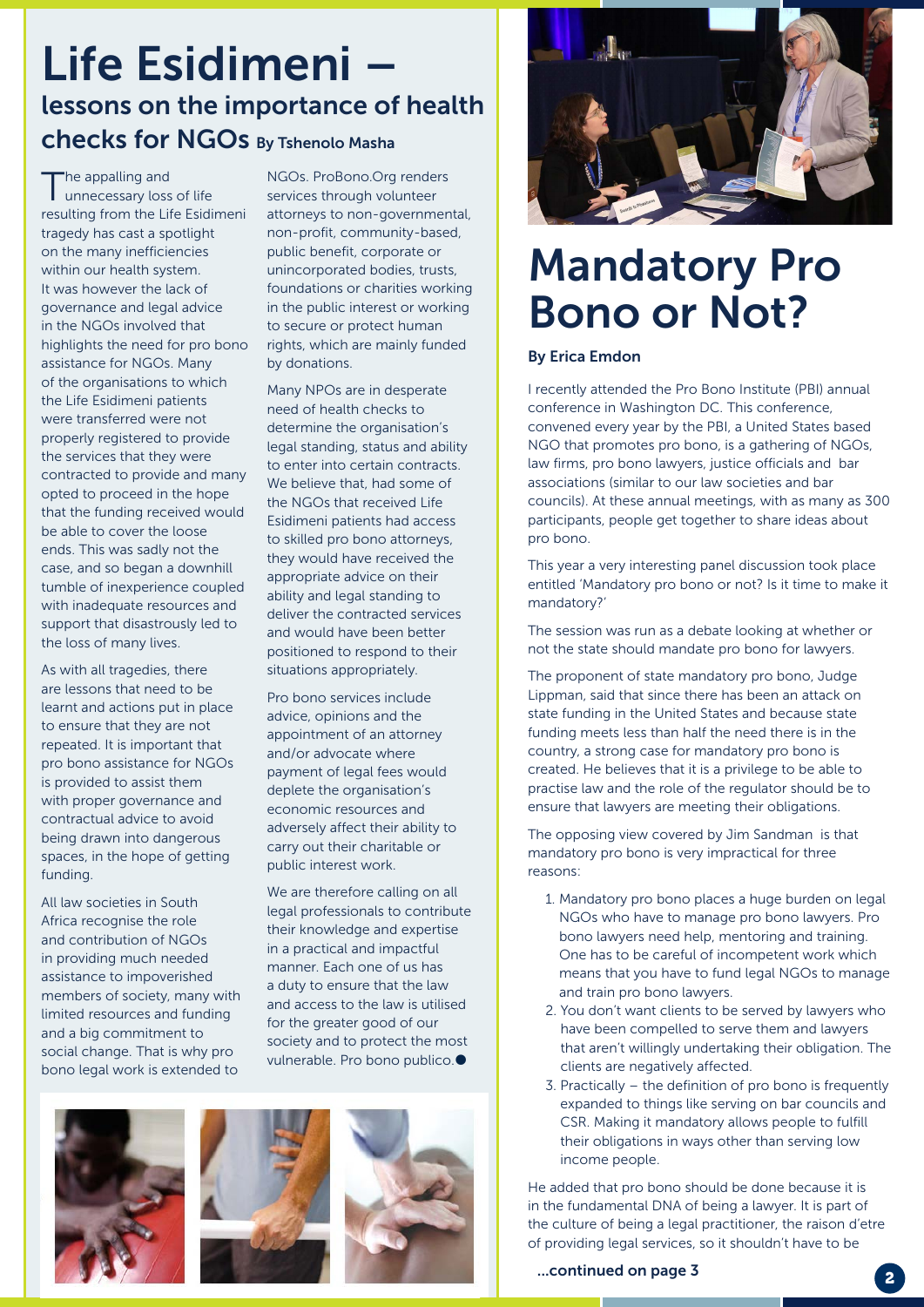## The Public Interest Law Gathering (PILG) is in Cape Town this year

The PILG is an annual event, which will be held this year from 24-26 July at the University of the Western Cape. ProBono.Org will be participating in a panel discussion on the Legal Practice Act. Please visit the PILG website for more information on the programme.

www.publicinterestlawgathering.com



#### Mandatory Pro Bono or Not? Continued...

mandatory.

His points are valid and raise a critical issue. If we share his view that doing pro bono is an essential element of being a lawyer, and the hallmark of the profession, why are we finding it so difficult to find enough pro bono attorneys and advocates to serve our clients, and the clients of other NGOs – the poor and vulnerable? Why are the same lawyers doing it again and again, while the vast majority show no interest or commitment to pro bono? Law society rules are putting some pressure on the latter group to do pro bono, which indicates that here in South Africa, at least for the time being, mandatory pro bono may be necessary. But isn't the ideal that it becomes a natural and routine part of every legal practitioner's professional life, internalised as Sandman says, into their DNA?  $\bullet$ 

# When can an employer be held liable for an employee's injuries?

#### By Swazi Malinga

When Mr A contacted our<br>the had a claim against his<br>comployer for the injuries be sustained offices he was convinced that he had a claim against his employer for the injuries he sustained and, further, that he had a case of unfair labour practice against his employer. Mr A was employed by a company named B as a general cleaner and caretaker. B's main business was to maintain and service a block of flats at an upmarket suburb in Johannesburg.

On or about July 2015 Mr C asked Mr A to clean the windows of his flat. Upon his arrival on the day, Mr C gave Mr A a stepladder to use as the flat was on the first floor. While Mr A was on the ladder, the ladder broke and Mr A fell to the ground. He was taken to the nearest hospital where it was confirmed that he had broken his spine and would be confined to a wheelchair for the rest of his life.

Mr A was very disappointed that his employer refused to compensate him in any way or to report and lodge a claim on his behalf with the Labour Department under the Compensation for Occupational Injuries and Diseases Act (COIDA).

Mr A came to consult with us believing he had a case of 'vicarious liability' against B. We explained to Mr A that in a workplace context 'vicarious liability' refers to a situation where an employer can be liable for the acts or omissions of its employees, provided it can be shown that there is an employment contract in



existence; that the action took place in the course of their employment and that the employee's actions caused harm to another. However, in this instance the flat owner, Mr C, gave instructions in his personal capacity and, most importantly, Mr A is not an employee of Mr C. It is evident that B cannot be held liable for the actions of Mr A in terms of vicarious liability.

We had to discuss and explore other possible avenues that Mr A could use in order to claim for the injuries. We looked at a claim against COIDA in that COIDA provides for compensation in the case of disablement caused by occupational injuries sustained or diseases contracted by employees in the course of their employment, or death resulting from such injuries or disease; and provides for matters connected therewith. COIDA basically enables employees covered by the Act to make claims against the fund. In this case, the employer, B, rejected Mr A's case rightfully as Mr A was not carrying out functions or work under the instruction

of B in this case. We advised Mr A that he could explore a case against the owner of the flat, Mr C, for his injuries, but even so there were other difficulties that he could face with regard to pursuing such a case.

The fact that Mr C gave Mr A his ladder to use does not automatically make him liable for Mr A's injuries. Should Mr A want to pursue the case, the common law test of a reasonable man may be applied in this case in order to establish whether using the said ladder and or placing it in the manner that he did was dangerous and could lead to him getting injured. In this case the court may find that he had to some degree contributed to his injuries and that he should have inspected the ladder for his own safety as well. With all the above said, client was advised that he could proceed with the case against Mr C but he should be aware of the challenges he will face in proving his claim. The lack of evidence will not make things any easier for him as there is no information about the ladder, and no photographs were taken in order to be able to assess the condition of the ladder.

Although this is a very sad situation for a client who came with very high hopes that he had a good case against B, we had to tell him that legally he had no claim. Even though the injury occurred at a location where he was employed, there is no liability by the employer for his injuries in this instance.  $\bullet$